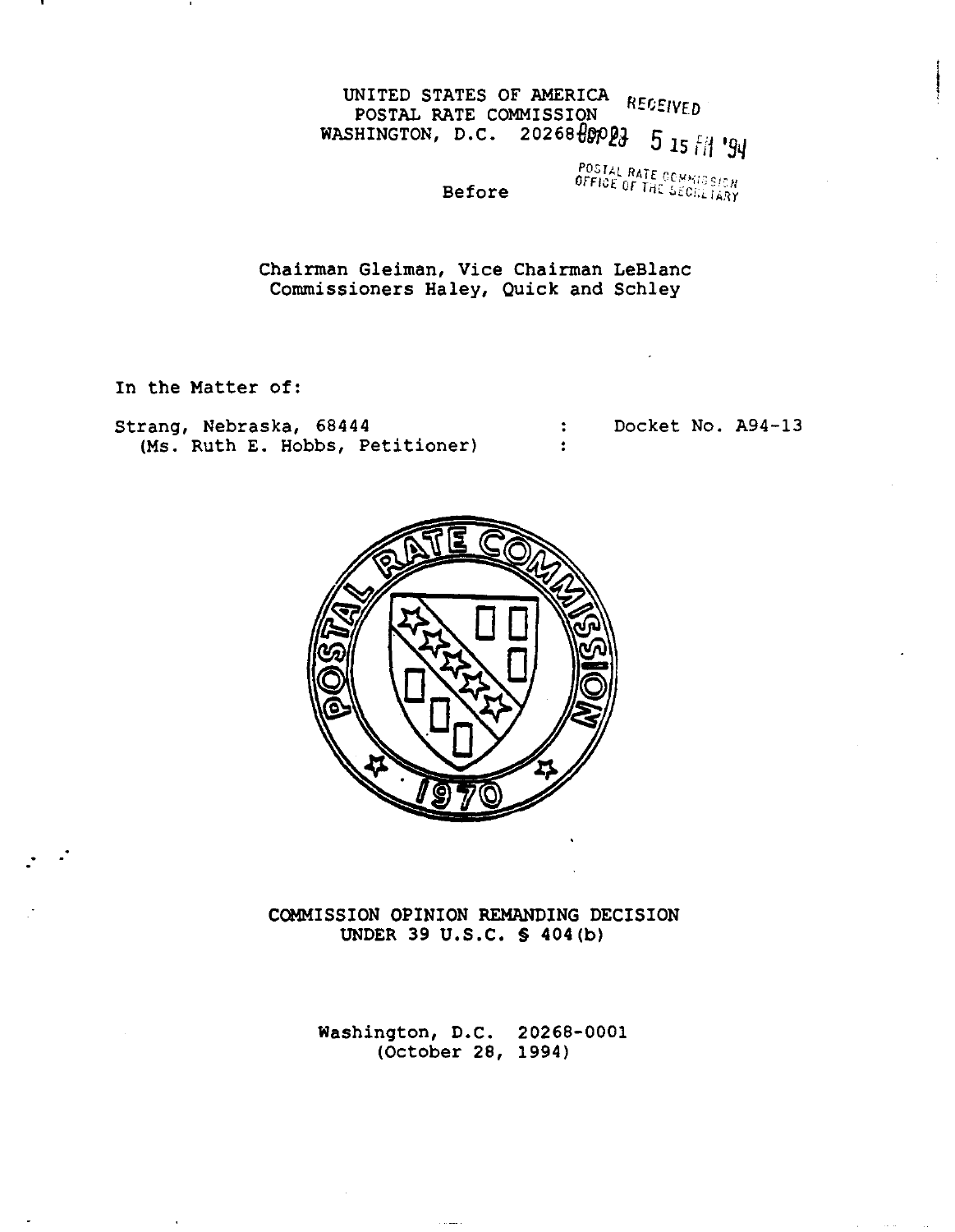## I. Introduotion **and** Summary

This opinion is issued pursuant to section 404(b) of the Postal Reorganization Act [39 U.S.C. § 404(b)]. The Commission remands the Postal Service's decision to consolidate the Strang, Nebraska post office and serve the residents of strang with a contract post office (CPO). As explained in greater detail below, the Commission finds, after considering section 404(b) of the Act and the applicable regulations, that the Postal service made public promises about the retention of a CPO (Record Items 32-H., <sup>33</sup> at 28, <sup>33</sup> at 283) that contradicted its intention as stated in an internal memorandum (Record Item 32-A). As a consequence, the Commission finds that the Postal Service did not act within the statutory guidelines in making its decision.

Procedural History of Appeal: On July 1, 1994, the Commission received an appeal letter from Ms. Ruth E. Hobbs (Petitioner) objecting to the Postal Service's decision to consolidate the Strang, Nebraska post office. Consistent with Commission practice, on July 7, 1994 the Commission established Docket No. A94-13 for review of that decision.

On July 8, <sup>1994</sup> the Commission received <sup>a</sup> letter dated July 6, 1994 from "Customers of the Strang, NE Post Office." In the letter the customers objected to the proposed consolidation into a CPO because they felt: 1) that the handling of mail by nonpostal employees would violate the sanctity of mail, as they claimed it did in the U.S. House of Representatives' contract post office; 2) that the lessee could sub-lease the contract and hire substandard help; 3) that the contract could be terminated by either party for cause, and 4) should that happen, citizens would have no appeal rights under the Postal Reorganization Act. There were 89 signatures attached to the letter.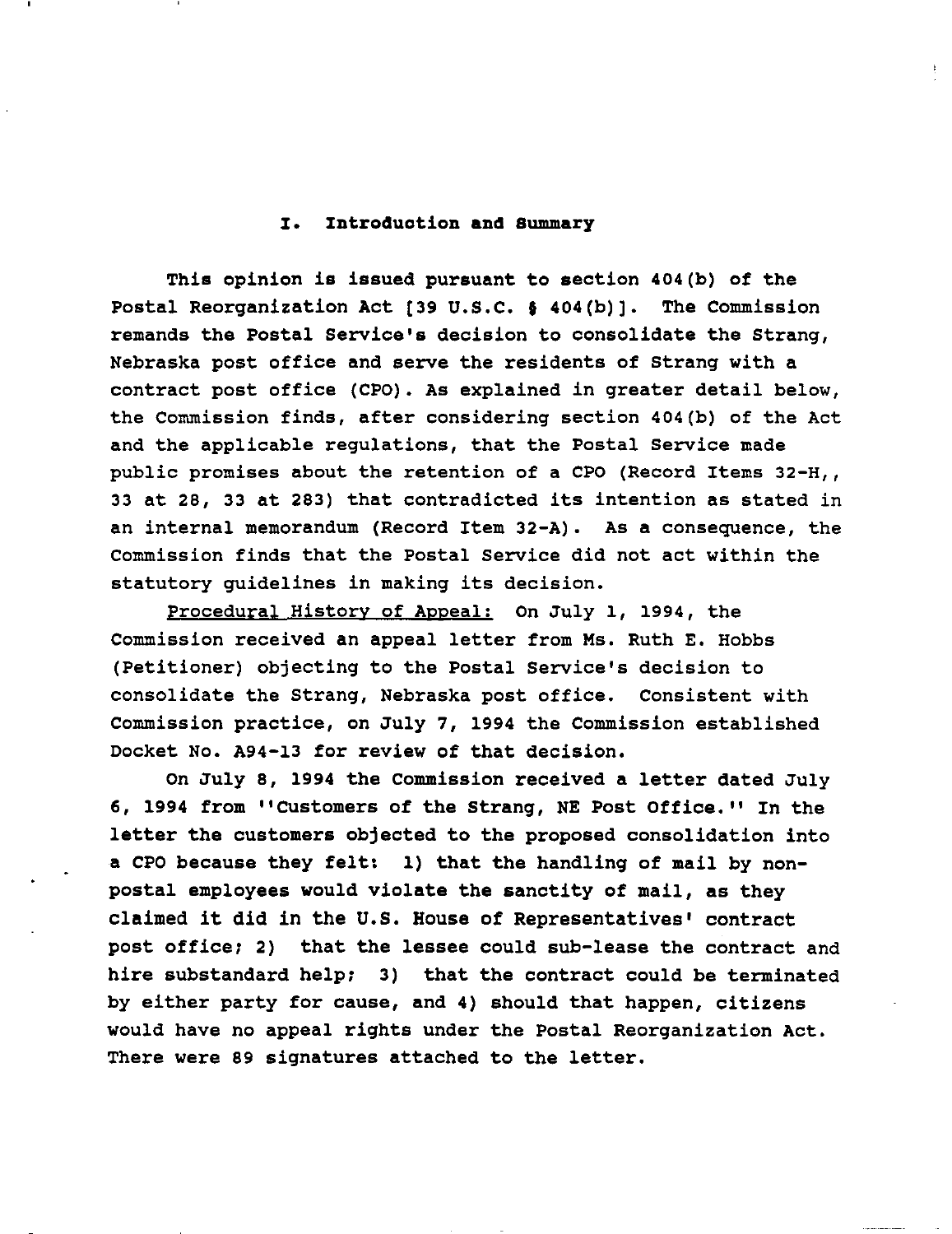Also on July 8, 1994 the Commission received individual letters from Lauren Bumgarner and Janet Lentfer. Ms. Bumgarner urged that an independent post office be retained, and Ms. Lentfer objected to the proposed consolidation because 1) the strang Community Improvement organization (CIP) renovated the present building to meet postal regulations and 2) she feels the Postal Service could afford to retain small, rural post offices if it cut expenses in other areas. She cited spending \$7 million on a new logo as an example. In a letter received by the Commission July 12, 1994, Ms. Joy L. Lesher objected to the consolidation because she felt it would prove less convenient than the independent post office.

All of the above cited letters have been consolidated into this docket. The Postal Service filed its general "Comments" regarding the strang, NE appeal on August 25, 1994.

## II. summary of the Postal Service's Determination

#### A. Background

strang, NE, an incorporated community of about 42 persons, is located in Fillmore county in southeastern Nebraska. It is about 40 miles southwest of Lincoln and about 28 miles south of Interstate 80.

A farming community, Strang has a grade school attended by about 20 students from kindergarten through eighth grade. High school students attend the Geneva-Shickley-Brunning regional school (Record Item 2). Strang has no churches. It does have <sup>a</sup> number of small businesses, including Bumgarner Land & Cattle Co., 4M Farms, Jans' Strang Tavern, Taylor Auto Repair, KKB Grain, Dalmation Farms, Cornhusker Farms, Julies' Country Salon, Majetka Bins & Building, and Husker Swine (Record Item 21, USPS Fact Sheet). Under community organizations, the Fact Sheet lists only the Strang CIP, although the Final Determination indicates a community meeting was held at the Strang 4-H hall (Final Determination at 9).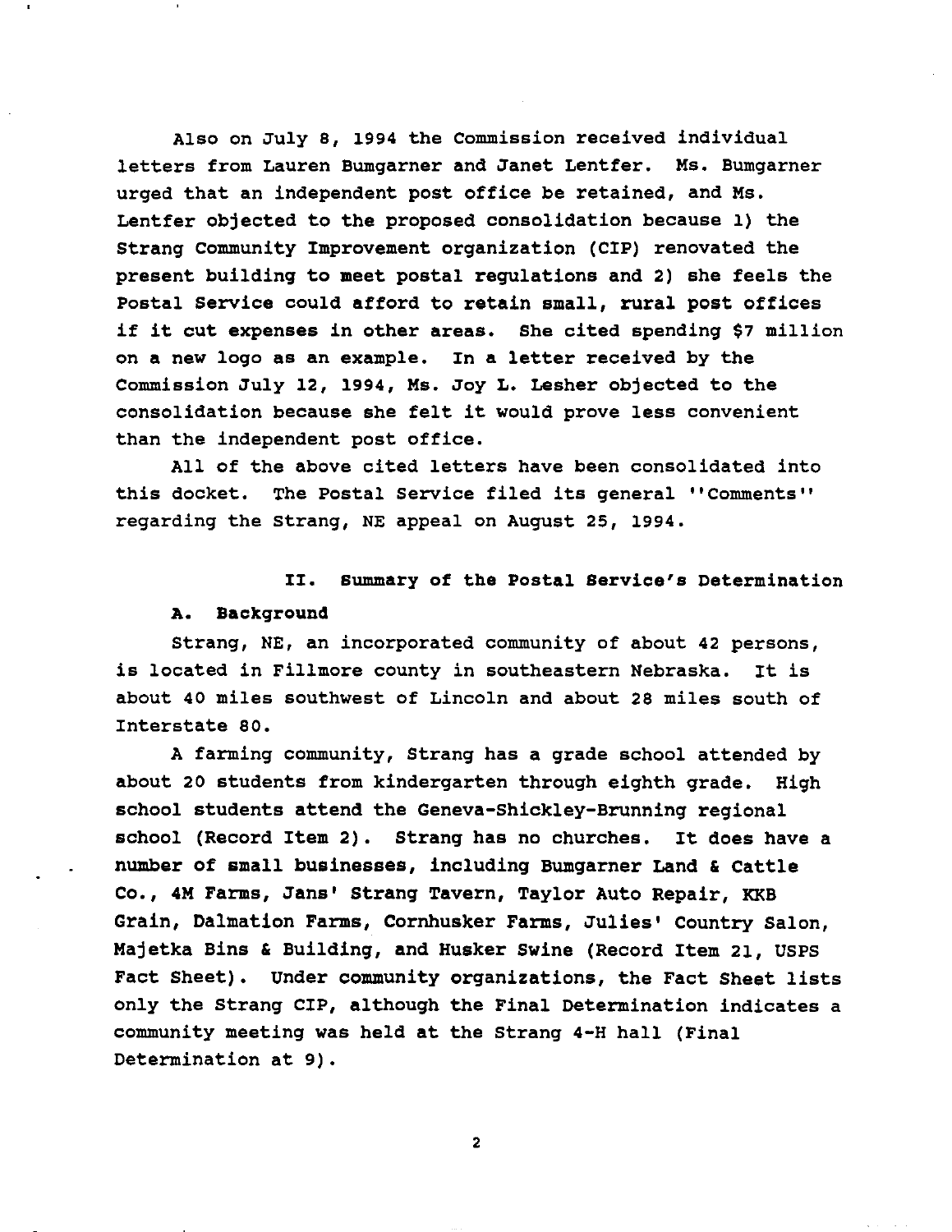strang is administered politically by a mayor and community board form of government (Final Determination at 1); police protection is provided by the Fillmore county Sheriff's Department, and fire protection is provided by the Geneva Volunteer Fire Department (Final Determination at 8). strang is in Nebraska's 3rd Congressional district.

Pursuant to Postal Service policy the Postal Service authorized a study of service needs in strang on December 29, 1992, six months after the June 19, 1992 promotion of the community's postmaster. During the service study a noncareer clerk has managed the post office as the temporary officer-incharge (Final Determination at 1).

The post office is housed in a small building owned by the community and "diligently" up-graded and renovated to Postal Service standards by the strang Community Improvement organization "a few years ago" (Record Item 17-19-C; Lentfer Appeal July 5, 1994). The building does not have access for the handicapped (Record Item 3). Whether the building would continue as the headquarters of the CPO would depend on the CPO contract, though the Service represented there are not suitable alternate accommodations for a post office in the community (Record Item 21) •

The current workload at the strang Post Office is at the EAS-E level. The Post Office is open 36 hours per week: Monday through Friday from 7:15 a.m. to noon and from 1:15 to 3:15 p.m., and on Saturday from 7:15 a.m to 9:30 a.m. (Record Item 21). There are about 8 retail window transactions daily, and the Postal Service reports that the actual time needed to process these transactions, excluding general delivery, is nine minutes per day (Record Item 6). Also daily about 353 pieces of mail are received and 51 pieces dispatched (Record Items 4 and 5).

The Post Office serves a total of 68 customers: 28 box holders, two general delivery customers, and 38 residents who receive intermediate rural route service (Final Determination at 1). The Post Office sells stamps, stamped paper, and money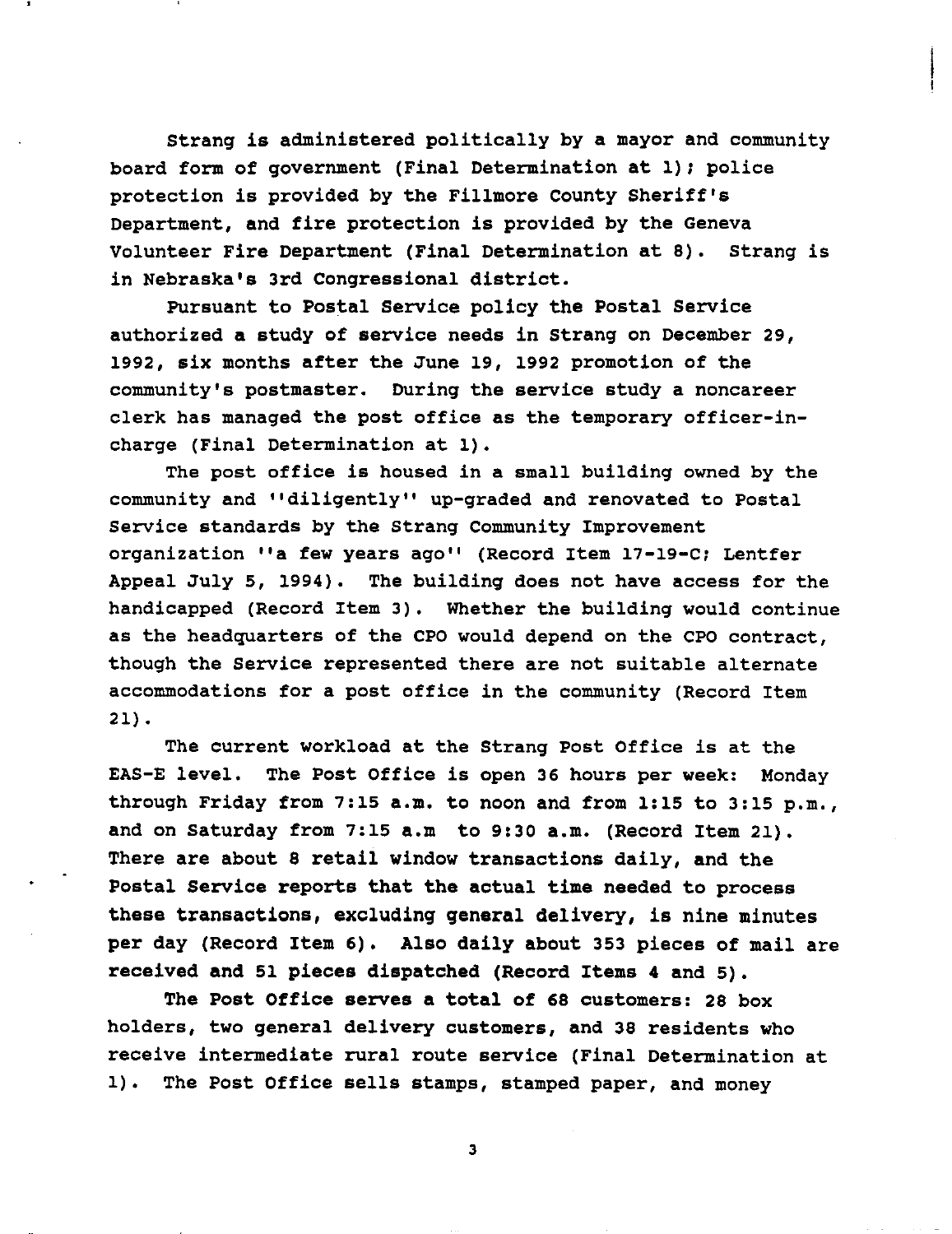orders and handles registered, certified, insured, COD, and Express Mail. There are no meter customers and only one permit mailer, the Cornhusker Farms. Cornhusker Farms has not used its permit in more than two years (Record Item 37). Under regulations in the Domestic Mail Manual (DMM § P040.1.6), permits may be revoked after 12 months of non-use, but the Record indicates that the permit mailer would transfer to the Bruning Post Office (Comments on Appeal at 2; Final Determination at 1).

Receipts for the strang Post Office in Fiscal Year 1992 totaled \$10,716; in FY 1991, \$13,169, and in FY 1990 \$13,737 (Record Item 22). The annual costs to the Postal Service to keep the Post Office open and employ a postmaster total \$23,918: \$16,928 in salary, \$5,670 in fringe benefits, and \$1,320 in rent (Record Item 21). The Postal Service estimates it can provide replacement service with a contract post office (CPO) for about \$12,000 annually, saving \$11,918 a year (Final Determination at 9).

The CPO service would be supplemented by independent post offices located in Geneva, NE (six miles away), and Bruning, NE (seven miles away). Geneva is an EAS-18 office and Bruning is an EAS-13 office. Both have numerous post office boxes for rent. Bruning, whose postmaster was promoted from strang and knows the community, would administer the Strang CPO (Record Item 32-A). The Strang name and zip code would be retained (Final Determination at 9).

# B. Postal Service Procedures

The procedural requirements for providing adequate notice of the Postal Service's intention to close or consolidate a post office and provide an opportunity for public comment are found at section 404(b) of the Act, as well as 39 *Code of Federal Regulations* § 241.3. The Postal Service begins its decisionmaking procedure by sending the affected customers <sup>a</sup> letter and questionnaire.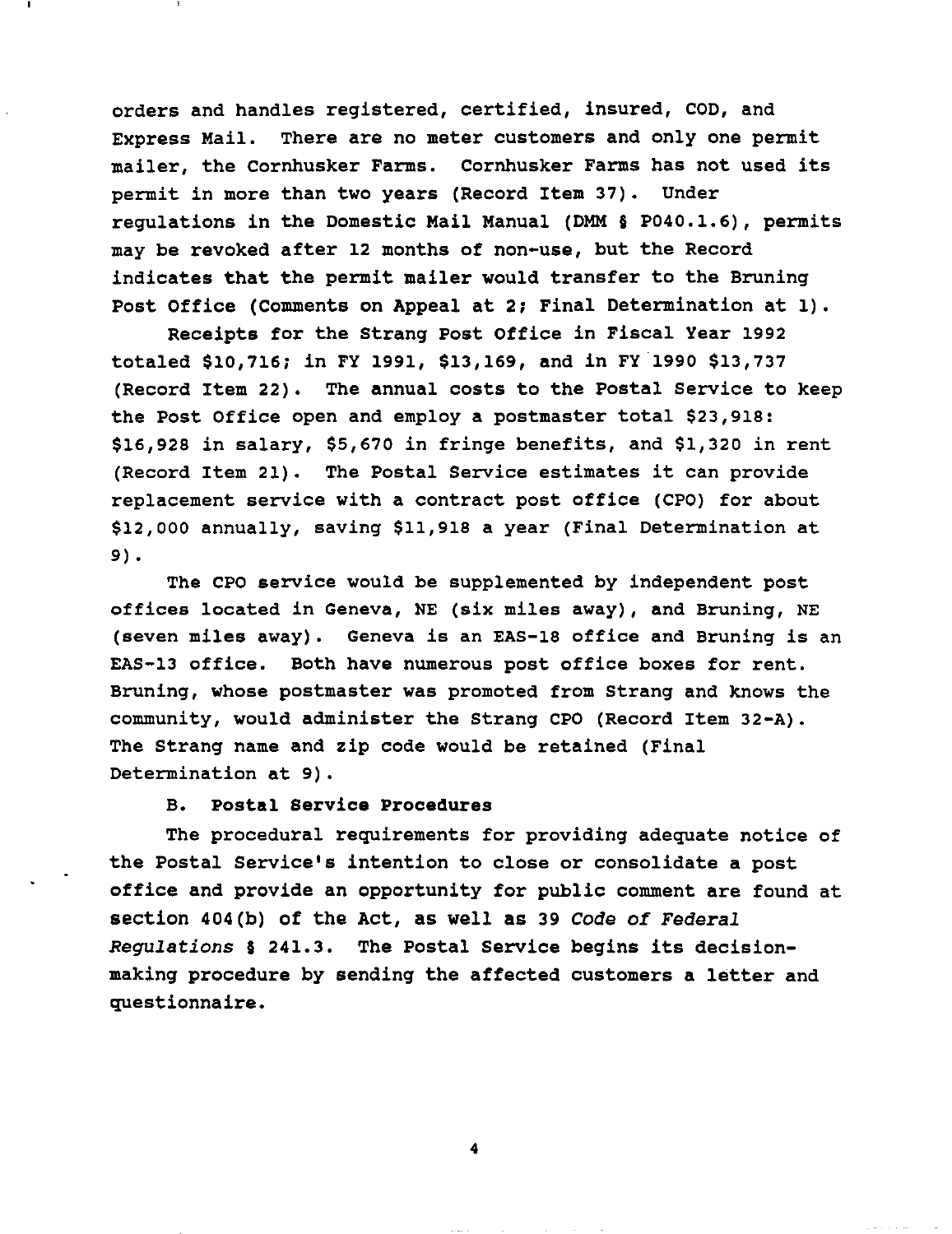By letters dated March, 1993 the Postal Service explained its proposed change of service to its Strang Post Office customers (Record Item 8). In April, 1993, the Postal Service sent questionnaires to its Strang customers (Record Item 16). Of the 49 questionnaires returned, the Postal Service concluded that <sup>17</sup> approved the change of service, <sup>21</sup> opposed it, and <sup>11</sup> expressed no opinion (Record Item 10).

In addition, a citizen-initiated petition voicing dissatisfaction with the proposal to consolidate the Post Office was signed by 89 persons and sent on August 16, 1993 to both Nebraska Senator James Exon (Record Item 33H, F) and to the Postal Service (Record Items 32C and 28-8). Senator Exon inquired about the matter in a letter to the Postal Service dated September 9, 1993; the Postal Service responded to the Senator on September 12, 1993 (Record Item 33H).

To further address citizens' concerns, the Postal Service announced by a Public Notice dated March 27, 1993 (Record Item 8) that postal representatives would meet with interested persons at the Strang 4-H hall from 7:00 p.m. to 9:00 p.m. on March 31, 1993. There were 27 customers who attended (Record Item 9). Then, from June 18, 1993 until August 20, 1993, the Postal Service, in compliance with its 60-day notice requirement, posted its proposal to consolidate the Strang office.

As expressed on returned questionnaires, on the petition, at the community meeting, from the Congressional inquiry, and in letters to the Commission, the residents of Strang were concerned about service, particularly delivery times; potential economic savings; the location of the CPO; chances for residents to bid on the CPO; closure of the CPO at a later date; community identity; a potential negative impact on future community growth; Postal Service expenditures on other expensive projects while small amounts of money are saved by closing small post offices, and general objections to change (Record Items 17, 28; Final Determination at 2-5).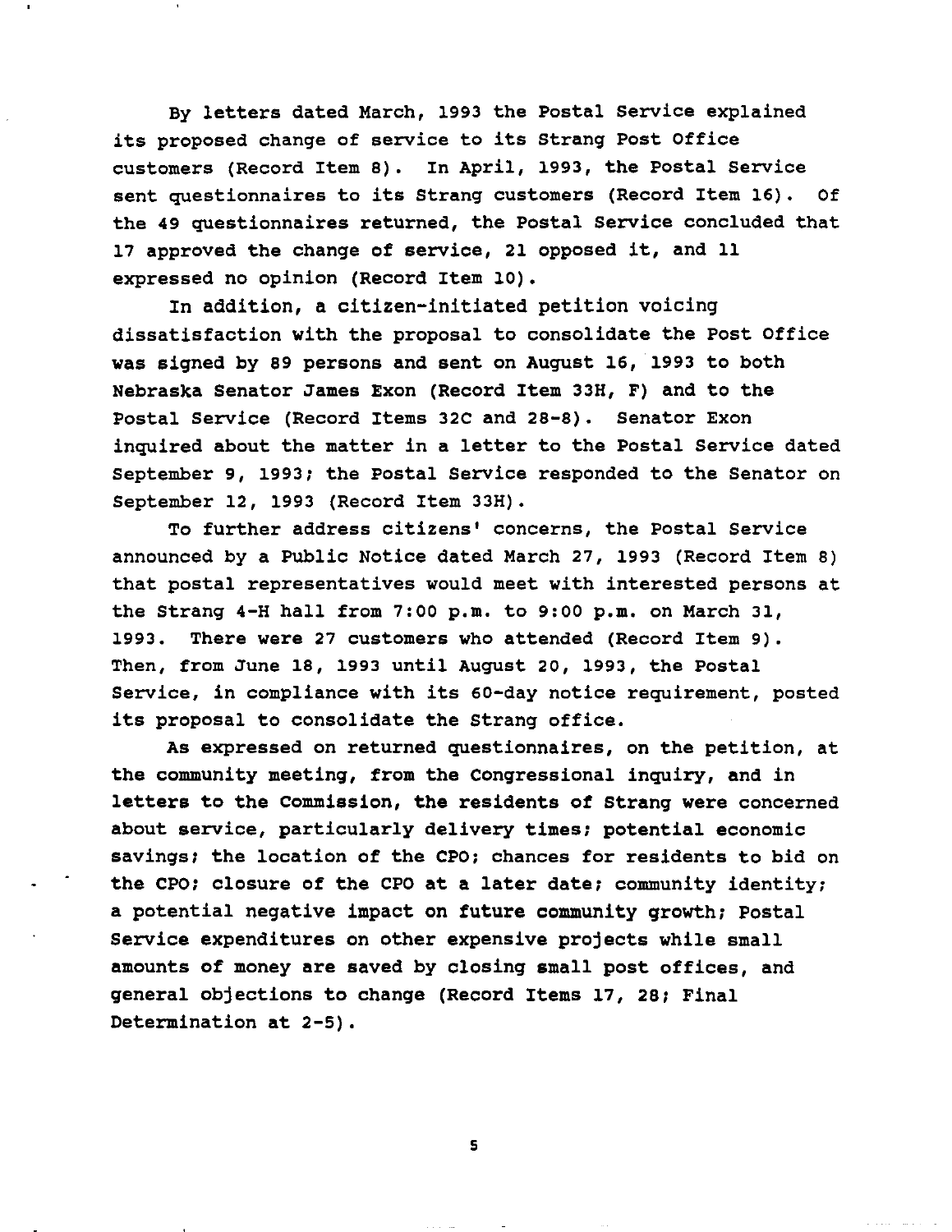comments favorable to the consolidation included an August 16, <sup>1994</sup> letter from Thelma Horton (Record Item 28-7-A), in which she explained that she regretted signing the petition (and assumed others did also), because she misunderstood the nature and service of a CPO, and comments by Glenn Franklin (Record Item 28-10), who wrote: "The only noise is coming from <sup>a</sup> couple of self-appointed VIPs on rural route and one with a Geneva address. The town welcomes a CPO...''. Other favorable comments stated that the current manager "is doing an excellent job" (Record Items 17-28-B and 17-25-B).

On September 17, <sup>1993</sup> the Postal service certified its proposal and all supporting documents to U.S. Postal Service headquarters in Washington. On April 11, 1994, the Senior Vice President of Customer Service and Sales signed the "Final Determination to Consolidate Strang, Nebraska Post Office and Provide service Through a Community Post Office." The Commission accepted this appeal on July 7, 1994.

# III. Commission Review

In its Final Determination and in its "Comments Regarding Appeal" the Postal service addresses all of the concerns brought to its attention through the questionnaires, the community petition, the community meeting, and the letters sent to the Commission on appeal.

In all areas of concern except the potential closure of the CPO, the Commission finds that the Postal Service thoroughly answered and fully explained its reasoning. The Postal Service's responses are summarized as follows:

1) Service--The Postal Service explained to residents of Strang that the proposed CPO service would be almost identical to the service the community now receives. There would no changes in addresses; all services except permit mailing and postage meter settings would be continued; window service hours would remain the same; citizens would continue to be able to pick their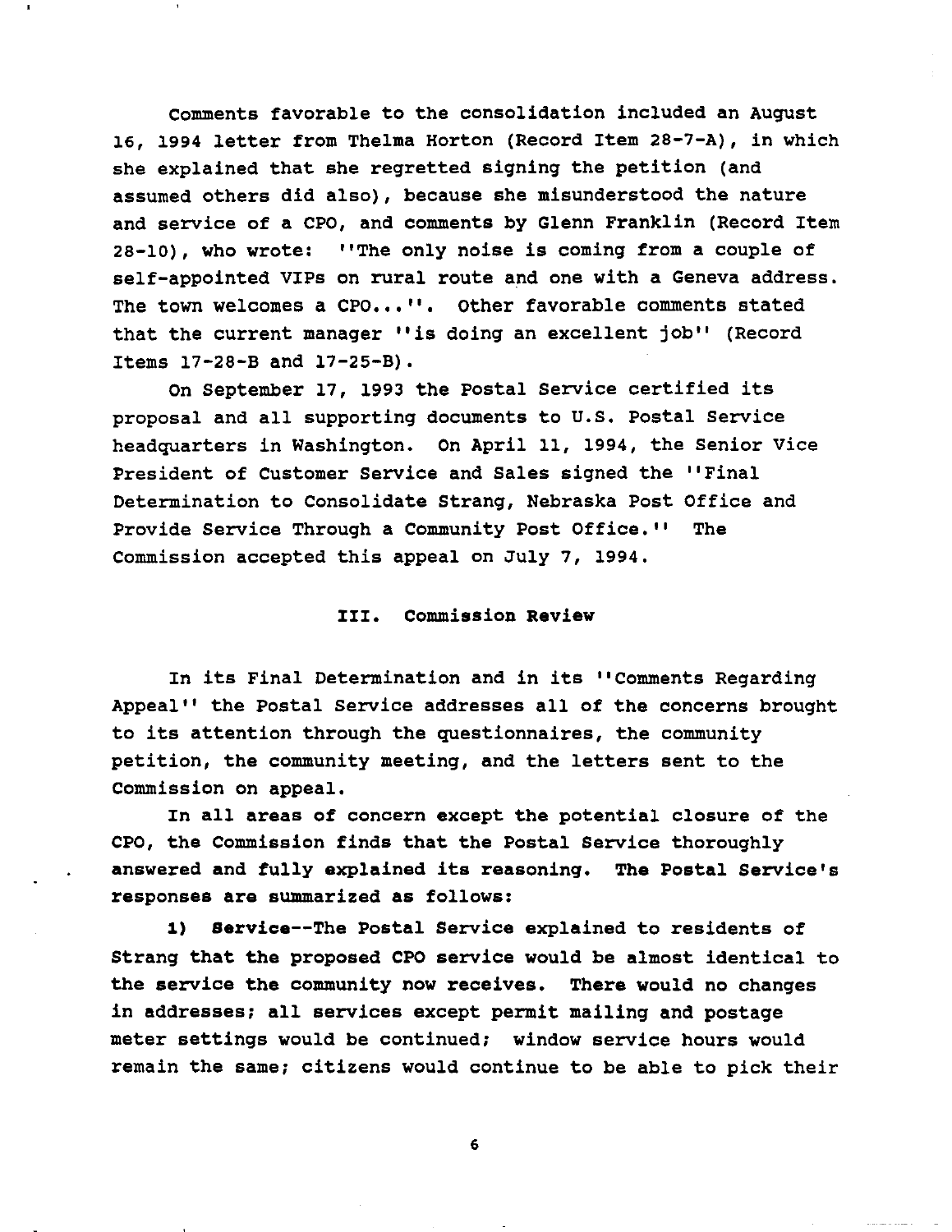mail up early at the CPO; senior citizens would continue to receive the current service and special assistance provided; accountable mail and parcels too large for boxes would be available at the CPO; mail delivery times would remain the same; collection and dispatch schedules would remain the same; the CPO contractor would be selected with attention to background and quality, reliability, and integrity of service; customers would not have to travel to another post office for their needs, and philatelic and special issue stamps would remain available (Final Determination at 2-5).

2) Economic Issues--The Postal Service thoroughly explained the potential savings to the Service of operating a CPO rather than an independent post office. The Postal Service explained that under the Act and as a business, economic considerations had to be taken into account. The Postal Service explained that ratepayers, not taxpayers, covered costs, and it noted that increased mail volumes in large communities helped to defray increased costs (Final Determination at 5). In addition, in responding to Ms. Lentfer's criticisms of Postal Service management decisions (among them the U.S. House of Representatives post office scandal and expenditures on the new Postal Service logo), the Postal Service noted that such issues do not fall under the review procedures of <sup>39</sup> U.S.C. § 404(b) and are appropriately addressed in another forum (Comments on Appeal at 8).

3) community Identity and Future Growth--Since the CPO would remain in the community, the ZIP code and all addresses would be the same. The Postal Service also explained that it found no indication that new businesses would be discouraged by having a CPO rather than an independent post office. In addition, the minimal growth the community has experienced can easily be accommodated through a CPO.

4) CPO Bids and Closure--The Postal Service assured the citizens of Strang that they could bid on the CPO contract and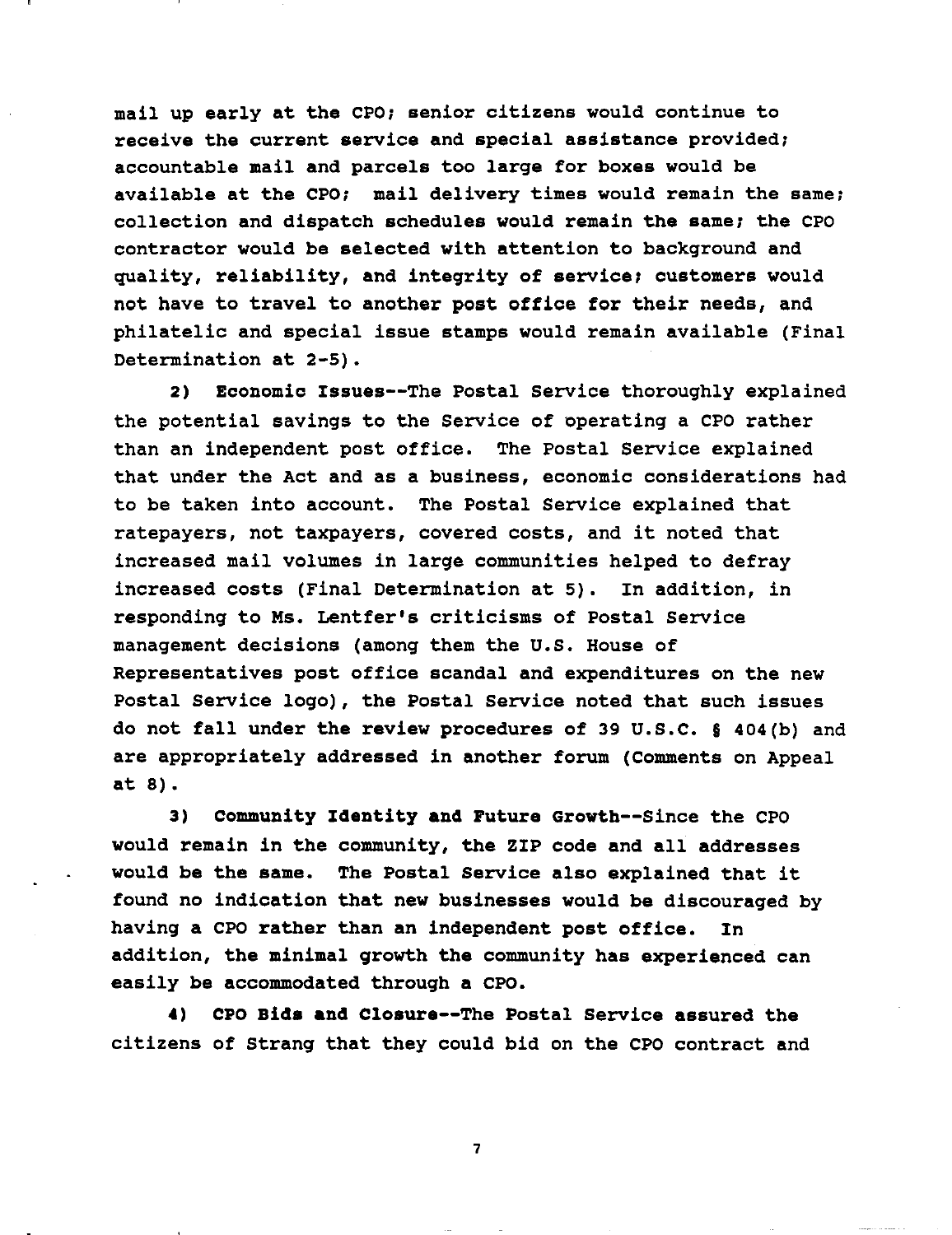that if <sup>a</sup> community member obtained the contract, the CPO also would add revenue to the community.

As for the closure issue, in the Final Determination at page 3 the Postal Service noted that a CPO cannot be closed without proper justification and that approval must be obtained from the Senior Vice President, customer Service and Sales, at postal headquarters.

In letters to Senator Exon and Ms. Janet Lentfer, however, the Postal Service made promises about closure that went far beyond the normal review process described in the Final Determination.

In an April 5, 1993 letter to Ms. Lentfer, Douglas o. Emery, Manager, Post Office Operations in Lincoln, NE, said:

"I will again state my strong feelings that we will do nothing to lessen the service to Strang and if we put in a CPO my assurance that we will not be back to look at Rural Service. If we put in <sup>a</sup> CPO and IF the community can continue to find someone to take on the responsibility, the Postal service will consider this closed once and for all" (Record Item 32-H).

In a letter dated August 19, 1993, Mr. Emery repeated his commitment to Ms. Lentfer by saying:

"We have made a committment (sic) at the community meeting that we would not come back and propose a different alternate delivery method, as long as the community could provide us with a bidder for the CPO" (Record Item 33 at 28).

Then finally, in one last commitment, Mr. Emery wrote to Senator Exon on September 13, 1993 that:

"My boss, W. Larry Howell, District Manager, CUstomer Services for the Central Plains District, and myself, have assured Ms. Lentfer and the community in writing that, as long as they can provide someone to manage the CPO, the Postal Service would not attempt any other change in their delivery. We have been open and up front with the community and, we have no desire to completely close the Strang Post Office or CPO" (Record Item 33 at 283).

 $1.1.11$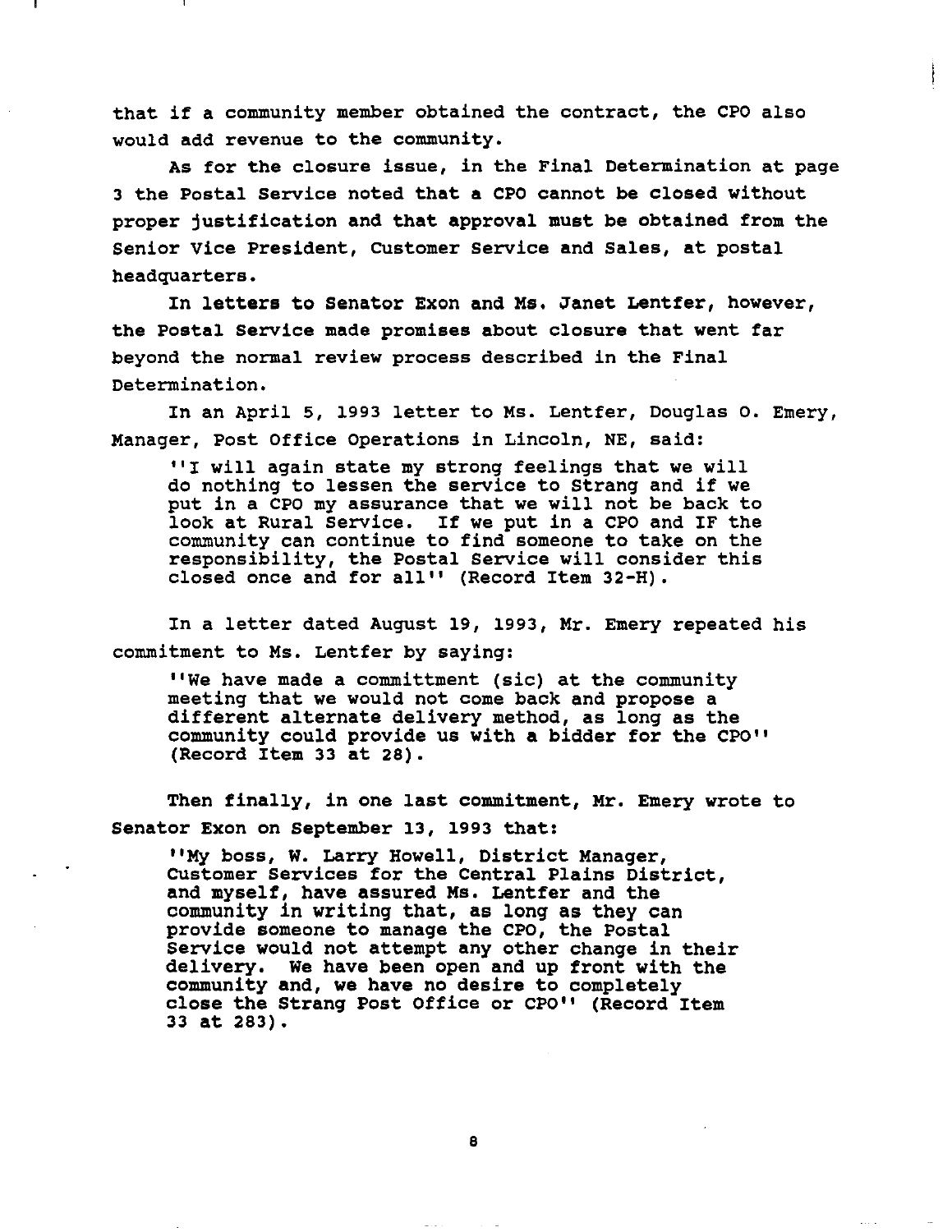However, in an August 26, 1993 internal memorandum to Mr. william Brown, the area manager of the Midwest Area Office, Mr. Emery significantly modified his public commitment, writing:

"We have gone beyond what we were obligated to do and have even given them assurances, thanks to Mr. Howell's okay, that we would agree not to come back *in* a *short time* (emphasis added) and ask them to change to <sup>a</sup> different form of alternated delivery if they could find someone to staff the CPO" (Record Item  $32 - A$ ).

Mr. Emery's description of a "short time" commitment undermines the validity of the public promises never to close the CPO so long as a contractor could be found.

The Commission concludes that the internal memo of August 26 casts serious doubts on the validity of the promises made to the Senator and to the public by the Postal Service. Public comments and attitudes formed as a result of these promises can not be viewed as informed, and thus the notice provided by the Postal Service to Strang residents was defective and inadequate.

Meanwhile, the residents of strang, under the Postal service's interpretation of the Act, would have no right to appeal a future CPO closure. The Postal Service informs the residents in the Final Determination that one of the disadvantages of a CPO is the Postal Service view that "customers have no right to appeal [a CPO closure] decision to the Commission" (Final Determination at 6). Under the Postal Service's interpretation of the Act, this lack of appeal rights would eliminate any opportunity for the citizens of Strang to argue that they had been promised a CPO so long as they could supply a qualified CPO contractor.

The Commission, as originally stated in the Knob Fork, WV appeal in 1983 (PRC Op. A83-30) and as addressed in the last four consolidation cases [Waka, TX (PRC Op. A94-l), Inavale, NE (PRC Op. A94-3), Benedict, MN (PRC Op. A94-8), and Green Mountain, IA (PRC op. A94-9)], believes that both the procedural safeguards and the appeal rights granted by section 404(b) of the Reorganization Act extend to closures of community post offices.

9

 $\ldots$